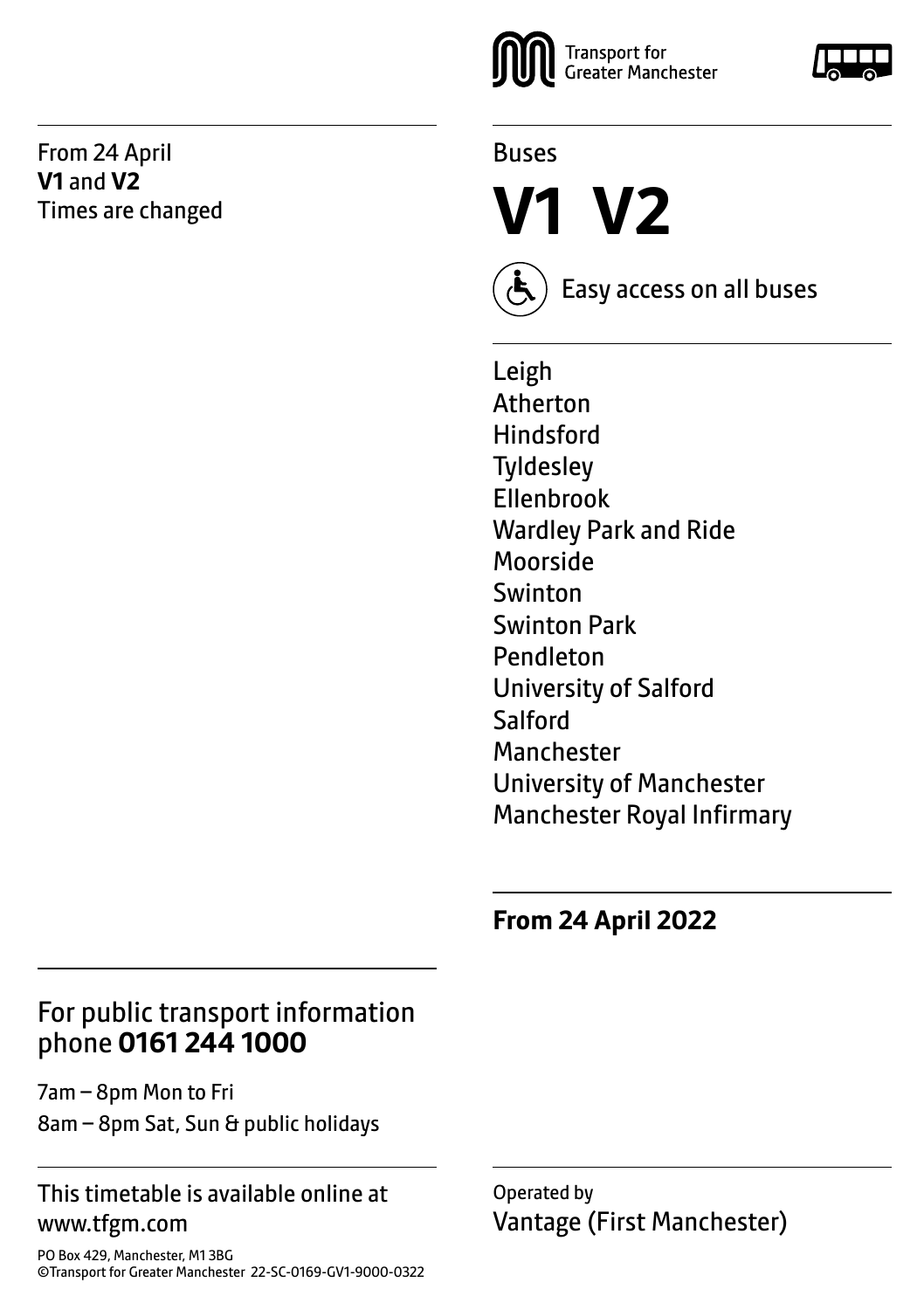# Additional information

# Alternative format

To ask for leaflets to be sent to you, or to request large print, Braille or recorded information phone 0161 244 1000 or visit www.tfgm.com

## Easy access on buses



 Journeys run with low floor buses have no steps at the entrance, making getting on and off easier. Where shown, low floor buses have a ramp for access and a dedicated space for wheelchairs and pushchairs inside the bus. The bus operator will always try to provide easy access services where these services are scheduled to run.

# Using this timetable

Timetables show the direction of travel, bus numbers and the days of the week. Main stops on the route are listed on the left. Where no time is shown against a particular stop, the bus does not stop there on that journey. Check any letters which are shown in the timetable against the key at the bottom of the page.

# Where to find information about service changes

www.tfgm.com Bus station posters Leaflets from outlets.

# Tickets and information

Bus companies offer a range of tickets for use on their own buses. For travel on any service in the County, use System One tickets, including DaySaver. Travelshops provide tickets, information and journey planning advice on buses, trains and trams for work and pleasure.

# Using the 24 hour clock

Times are shown in four figures. The first two are the hour and the last two are the minutes.

0753 is 53 minutes past 7am 1953 is 53 minutes past 7pm



# Operator details

**Vantage (First Manchester)** Wallshaw Street Oldham OL1 3TR Telephone 03456 460707

# **Travelshops**

#### **Leigh Bus Station**

Mon to Fri 7am to 5.30pm Saturday 8.30am to 1.15pm and 2pm to 4pm Sunday\* Closed

#### **Manchester Shudehill Interchange**

Mon to Sat 7am to 6pm Sunday 8am to 1.15pm and 2pm to 4pm Public hols 8am to 5.20pm

\*Including public holidays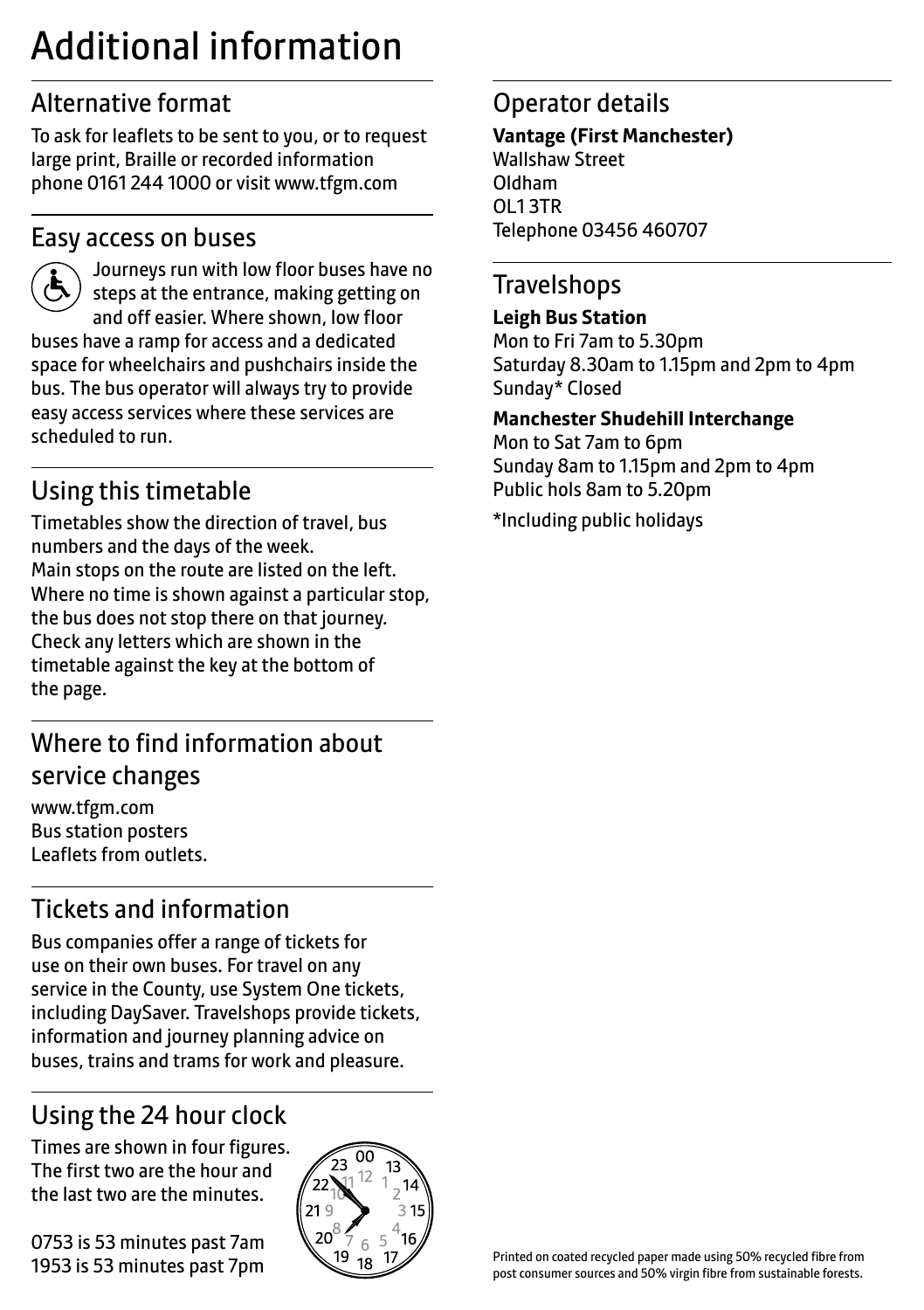# Leigh — Tyldesley — Manchester — Manchester Royal Infirmary Limited Stop V1 Atherton — Tyldesley — Manchester — Manchester Royal Infirmary Limited Stop V2

## Mondays to Fridays

|                                 | V <sub>1</sub> | V <sub>2</sub> | V <sub>1</sub> | V <sub>2</sub>   | V1   | V <sub>1</sub> | V <sub>2</sub> | V <sub>1</sub> | V1             | V <sub>2</sub> | V1             | V <sub>1</sub> | V <sub>1</sub> | V <sub>2</sub> | V <sub>1</sub> | V <sub>1</sub> | V <sub>2</sub> | V <sub>1</sub> | V <sub>1</sub> |
|---------------------------------|----------------|----------------|----------------|------------------|------|----------------|----------------|----------------|----------------|----------------|----------------|----------------|----------------|----------------|----------------|----------------|----------------|----------------|----------------|
| Leigh, Bus Station              | 0400           |                | 0500           |                  | 0530 | 0550           |                | 0605           | 0615           |                | 0635           | 0640           | 0645           |                | 0705           | 0715           |                | 0725           | 0735           |
| Atherton, Bag Lane              |                | 0429           |                | 0519             |      |                | 0554           |                |                | 0624           |                |                |                | 0654           |                |                | 0719           |                |                |
| Tyldesley, Astley Street        | 0409           | 0439           | 0509           | 0529             | 0539 | 0559           | 0604           | 0615           | 0625           | 0635           | 0645           | 0650           | 0655           | 0705           | 0715           | 0725           | 0730           | 0735           | 0745           |
| Newearth Road/Busway            | 0415           | 0445           | 0515           | 0535             | 0545 | 0605           | 0610           | 0622           | 0632           | 0642           | 0652           | 0657           | 0702           | 0712           | 0722           | 0732           | 0737           | 0742           | 0752           |
| Wardley, A580 Park and Ride     | 0420           | 0450           | 0520           | 0540             | 0550 | 0610           | 0615           | 0628           | 0638           | 0648           | 0658           | 0703           | 0708           | 0718           | 0728           | 0738           | 0743           | 0748           | 0758           |
| <b>Pendleton Church</b>         | 0427           | 0457           | 0527           | 0547             | 0557 | 0617           | 0622           | 0636           | 0646           | 0656           | 0706           | 0711           | 0716           | 0726           | 0736           | 0748           | 0753           | 0758           | 0808           |
| Manchester, Albert Square       | 0440           | 0510           | 0540           | 0600             | 0610 | 0630           | 0635           | 0650           | 0700           | 0710           | 0720           | 0725           | 0730           | 0740           | 0753           | 0805           | 0810           | 0815           | 0825           |
| Manchester Royal Infirmary      | 0453           | 0523           | 0553           | 0613             | 0623 | 0643           | 0648           | 0704           | 0714           | 0724           | 0734           | 0739           | 0748           | 0758           | 0811           | 0823           | 0828           | 0833           | 0843           |
|                                 | V1             | V <sub>2</sub> | V <sub>1</sub> | V <sub>1</sub>   | V1   | V <sub>2</sub> | V1             | V <sub>1</sub> | V <sub>2</sub> | V1             | V1             | V <sub>2</sub> | V <sub>1</sub> | V1             | V <sub>2</sub> | V <sub>1</sub> | V <sub>1</sub> | V <sub>2</sub> | V <sub>1</sub> |
| Leigh, Bus Station              | 0745           |                | 0755           | 0805             | 0815 |                | 0835           | 0845           |                | 0905           | 0915           |                | 0935           | 0945           |                | 1005           | 1020           |                | 1035           |
| Atherton, Bag Lane              |                | 0749           |                |                  |      | 0824           |                |                | 0854           |                |                | 0924           |                |                | 0954           |                |                | 1024           |                |
| <b>Tyldesley, Astley Street</b> | 0755           | 0800           | 0805           | 0815             | 0825 | 0835           | 0845           | 0855           | 0905           | 0915           | 0925           | 0935           | 0945           | 0955           | 1005           | 1015           | 1030           | 1035           | 1045           |
| Newearth Road/Busway            | 0802           | 0807           | 0812           | 0822             | 0832 | 0842           | 0852           | 0902           | 0912           | 0922           | 0932           | 0942           | 0952           | 1002           | 1012           | 1022           | 1037           |                | 1052           |
| Wardley, A580 Park and Ride     | 0808           | 0813           | 0818           | 0828             | 0838 | 0848           | 0858           | 0908           | 0918           | 0928           | 0938           | 0948           | 0958           | 1008           | 1018           | 1028           | 1043           |                | 1058           |
| <b>Pendleton Church</b>         | 0818           | 0823           | 0828           | 0838             | 0848 | 0856           | 0908           | 0918           | 0926           | 0938           | 0946           | 0956           | 1006           | 1016           | 1026           | 1036           | 1051           |                | 1106           |
| Manchester, Albert Square       | 0835           | 0840           | 0845           | 0854             | 0904 | 0912           | 0924           | 0934           | 0942           | 0952           | 1000           | 1010           | 1020           | 1030           | 1040           | 1050           | 1105           |                | 1120           |
| Manchester Royal Infirmary      | 0853           | 0855           | 0903           | 0912             | 0922 | 0927           | 0942           | 0948           | 0956           | 1006           | 1014           | 1024           | 1034           | 1044           | 1054           | 1104           | 1119           |                | 1134           |
|                                 | V1             | V <sub>1</sub> | V <sub>2</sub> | V <sub>1</sub>   | V1   | V <sub>1</sub> | V <sub>2</sub> | V1             | V1             | V1             | V <sub>2</sub> | V1             | V1             | V1             | V <sub>2</sub> | V <sub>1</sub> | V <sub>1</sub> | V <sub>1</sub> | V <sub>2</sub> |
| Leigh, Bus Station              | 1050           | 1105           |                | 1120             | 1135 | 1150           |                | 1205           | 1220           | 1235           |                | 1250           | 1305           | 1320           |                | 1335           | 1350           | 1405           |                |
| Atherton, Bag Lane              |                |                | 1109           |                  |      |                | 1154           |                |                |                | 1239           |                |                |                | 1324           |                |                |                | 1409           |
| Tyldesley, Astley Street        | 1100           | 1115           | 1120           | 1130             | 1145 | 1200           | 1205           | 1215           | 1230           | 1245           | 1250           | 1300           | 1315           | 1330           | 1335           | 1345           | 1400           | 1415           | 1420           |
| Newearth Road/Busway            | 1107           | 1122           |                | 1137             | 1152 | 1207           |                | 1222           | 1237           | 1252           |                | 1307           | 1322           | 1337           |                | 1352           | 1407           | 1422           |                |
| Wardley, A580 Park and Ride     | 1113           | 1128           |                | 1143             | 1158 | 1213           |                | 1228           | 1243           | 1258           |                | 1313           | 1328           | 1343           |                | 1358           | 1413           | 1428           |                |
| <b>Pendleton Church</b>         | 1121           | 1136           |                | 115 <sup>′</sup> | 1206 | 1221           |                | 1236           | 1251           | 1306           |                | 1321           | 1336           | 1351           |                | 1406           | 1421           | 1436           |                |
| Manchester, Albert Square       | 1135           | 1150           |                | 1205             | 1220 | 1235           |                | 1250           | 1305           | 1320           |                | 1335           | 1350           | 1405           |                | 1420           | 1435           | 1450           |                |
| Manchester Royal Infirmary      | 1149           | 1204           |                | 1219             | 1234 | 1249           |                | 1304           | 1319           | 1334           |                | 1349           | 1404           | 1419           |                | 1434           | 1449           | 1504           |                |

Buses V1 and V2 do not use every stop along the route. Please see the list of stopping places on the route plan for details

W– All bus V1 and V2 journeys are run using easy access buses. See inside front cover of this leaflet for details

Ī

 $\overline{a}$ **Summer times:** between mid July and early September, some timetables will be different. Check www.tfgm.com for details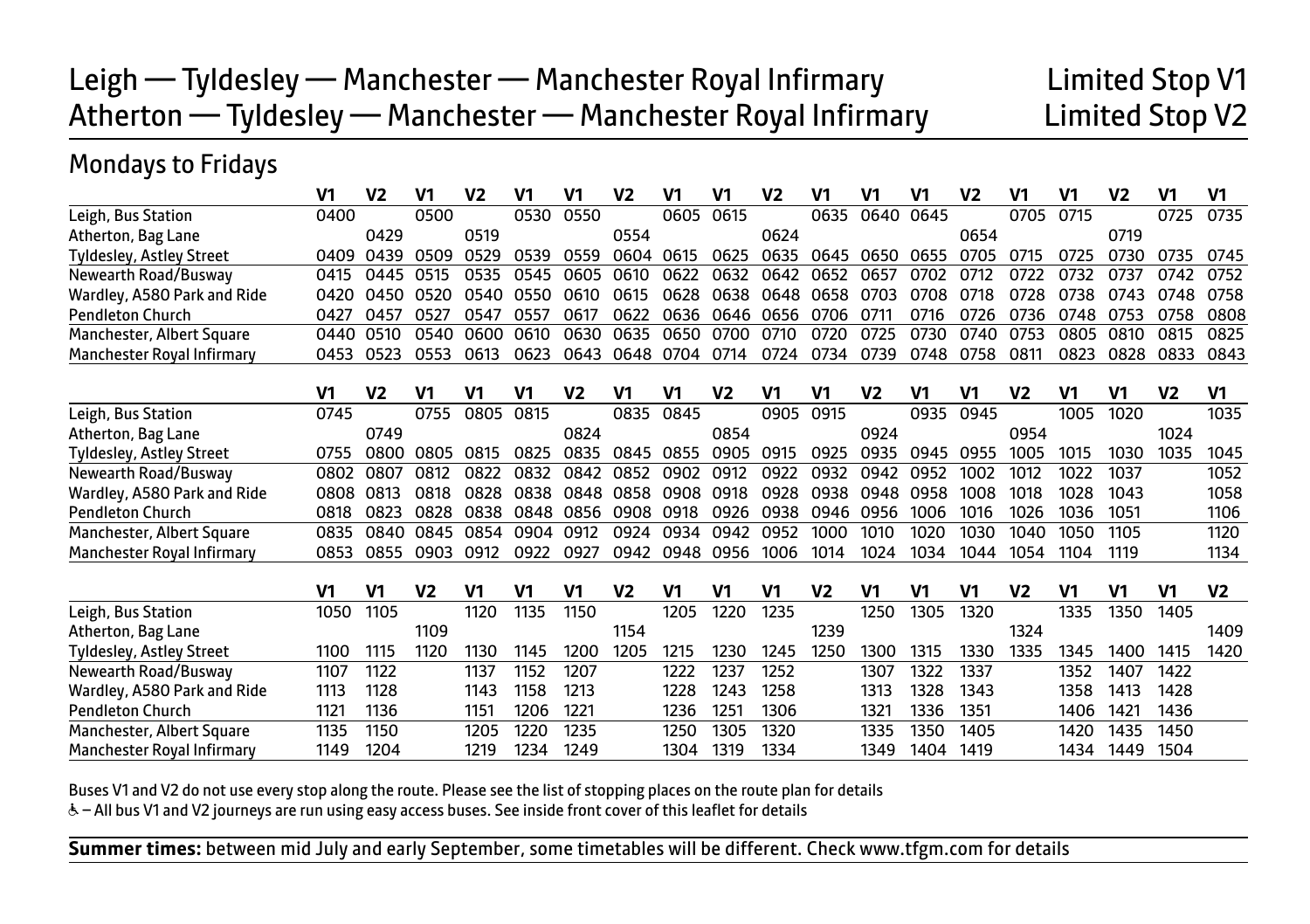# Leigh — Tyldesley — Manchester — Manchester Royal Infirmary **Limited Stop V1**<br>Atherton — Tyldesley — Manchester — Manchester Royal Infirmary **Limited Stop V2** Atherton — Tyldesley — Manchester — Manchester Royal Infirmary

## Mondays to Fridays (continued)

|                                 | V <sub>1</sub> | V <sub>1</sub> | V <sub>1</sub>      | V <sub>2</sub> | V <sub>1</sub>              | V <sub>1</sub>      | V <sub>2</sub> | V <sub>1</sub> | V <sub>1</sub> | V <sub>2</sub> | V <sub>1</sub> | V <sub>1</sub> | V <sub>2</sub> | V <sub>1</sub> | V <sub>1</sub> | V <sub>2</sub> | V <sub>1</sub> | V <sub>1</sub>  | V <sub>2</sub>      |
|---------------------------------|----------------|----------------|---------------------|----------------|-----------------------------|---------------------|----------------|----------------|----------------|----------------|----------------|----------------|----------------|----------------|----------------|----------------|----------------|-----------------|---------------------|
| Leigh, Bus Station              | 1420           | 1435           | 1445                |                | 1505                        | 1515                |                | 1535           | 1545           |                | 1605           | 1615           |                | 1635           | 1645           |                | 1705           | 1715            |                     |
| Atherton, Bag Lane              |                |                |                     | 1454           |                             |                     | 1524           |                |                | 1554           |                |                | 1624           |                |                | 1654           |                |                 | 1724                |
| Tyldesley, Astley Street        | 1430           | 1445           | 1455                | 1505           | 1515                        | 1525                | 1535           | 1545           | 1555           | 1605           | 1615           | 1625           | 1635           | 1645           | 1655           | 1705           | 1715           | 1725            | 1735                |
| Newearth Road/Busway            | 1437           | 1452           | 1502                | 1512           | 1522                        | 1532                | 1542           | 1552           | 1602           | 1612           | 1622           | 1632           | 1642           | 1652           | 1702           | 1712           | 1722           | 1732            | 1741                |
| Wardley, A580 Park and Ride     | 1443           | 1458           | 1508                | 1518           | 1528                        | 1538                | 1548           | 1558           | 1608           | 1618           | 1628           | 1638           | 1648           | 1658           | 1708           | 1718           | 1728           | 1738            | 1746                |
| <b>Pendleton Church</b>         | 1451           | 1506           | 1516                | 1526           | 1536                        | 1546                | 1556           | 1606           | 1616           | 1626           | 1636           | 1646           | 1656           | 1706           | 1716           | 1726           | 1736           | 1746            | 1755                |
| Manchester, Albert Square       | 1505           | 1520           | 1530                | 1540           | 1550                        | 1600                | 1610           | 1620           | 1630           | 1640           | 1650           | 1700           | 1710           | 1720           | 1730           | 1740           | 1750           | 1800            | 1809                |
| Manchester Royal Infirmary      | 1519           | 1534           | 1544                | 1554           | 1604                        | 1614                | 1624           | 1634           | 1644           | 1654           | 1704           | 1714           | 1724           | 1734           | 1744           | 1754           | 1804           | 1814            | 1824                |
|                                 | V1             | V <sub>2</sub> | V1                  | V <sub>2</sub> | V <sub>1</sub>              | V <sub>2</sub>      | V1             | V <sub>2</sub> | V <sub>1</sub> | V <sub>2</sub> | V1             | V <sub>2</sub> | V1             | V <sub>2</sub> | V <sub>1</sub> | V1<br>F        | V <sub>2</sub> | V1<br><b>NF</b> | V <sub>1</sub><br>F |
| Leigh, Bus Station              | 1740           |                | 1800                |                | 1830                        |                     | 1900           |                | 1930           |                | 2000           |                | 2030           |                | 2100           | 2120           |                | 2130            | 2140                |
| Atherton, Bag Lane              |                | 1749           |                     | 1814           |                             | 1844                |                | 1914           |                | 1944           |                | 2014           |                | 2044           |                |                | 2127           |                 |                     |
| <b>Tyldesley, Astley Street</b> | 1749           | 1759           | 1809                | 1824           | 1839                        | 1854                | 1909           | 1924           | 1939           | 1954           | 2009           | 2024           | 2039           | 2054           | 2109           | 2129           | 2137           | 2139            | 2149                |
| Newearth Road/Busway            | 1755           | 1805           | 1815                | 1830           | 1845                        | 1900                | 1915           | 1930           | 1945           | 2000           | 2015           | 2030           | 2045           | 2100           | 2115           | 2135           |                | 2145            | 2155                |
| Wardley, A580 Park and Ride     | 1800           | 1810           | 1820                | 1835           | 1850                        | 1905                | 1920           | 1935           | 1950           | 2005           | 2020           | 2035           | 2050           | 2105           | 2120           | 2140           |                | 2150            | 2200                |
| <b>Pendleton Church</b>         | 1807           | 1817           | 1827                | 1842           | 1857                        | 1912                | 1927           | 1942           | 1957           | 2012           | 2027           | 2042           | 2057           | 2112           | 2127           | 2147           |                | 2157            | 2207                |
| Manchester, Albert Square       | 1820           | 1830           | 1840                | 1855           | 1910                        | 1925                | 1940           | 1955           | 2010           | 2025           | 2040           | 2055           | 2110           | 2125           | 2140           | 2200           |                | 2210            | 2220                |
| Manchester Royal Infirmary      | 1834           | 1844           | 1854                | 1909           | 1923                        | 1938                | 1953           | 2008           | 2023           | 2038           | 2053           | 2108           | 2123           | 2138           | 2153           | 2213           |                | 2223            | 2233                |
|                                 | V <sub>2</sub> | V1             | V <sub>1</sub><br>E | V <sub>2</sub> | V <sub>1</sub><br><b>NF</b> | V <sub>1</sub><br>F | V <sub>2</sub> | V <sub>1</sub> |                |                |                |                |                |                |                |                |                |                 |                     |
| Leigh, Bus Station              |                | 2200           | 2220                |                | 2230                        | 2240                |                | 2300           |                |                |                |                |                |                |                |                |                |                 |                     |
| Atherton, Bag Lane              | 2157           |                |                     | 2227           |                             |                     | 2257           |                |                |                |                |                |                |                |                |                |                |                 |                     |
| <b>Tyldesley, Astley Street</b> | 2207           | 2209           | 2229                | 2237           | 2239                        | 2249                | 2307           | 2309           |                |                |                |                |                |                |                |                |                |                 |                     |
| Newearth Road/Busway            |                | 2215           | 2235                |                | 2245                        | 2255                |                | 2315           |                |                |                |                |                |                |                |                |                |                 |                     |
| Wardley, A580 Park and Ride     |                | 2220           | 2240                |                | 2250                        | 2300                |                | 2320           |                |                |                |                |                |                |                |                |                |                 |                     |
| <b>Pendleton Church</b>         |                | 2227           | 2247                |                | 2257                        | 2307                |                | 2327           |                |                |                |                |                |                |                |                |                |                 |                     |
| Manchester, Albert Square       |                | 2240           | 2300                |                | 2310                        | 2320                |                | 2340           |                |                |                |                |                |                |                |                |                |                 |                     |
| Manchester Royal Infirmary      |                | 2253           | 2313                |                | 2323                        | 2333                |                | 2353           |                |                |                |                |                |                |                |                |                |                 |                     |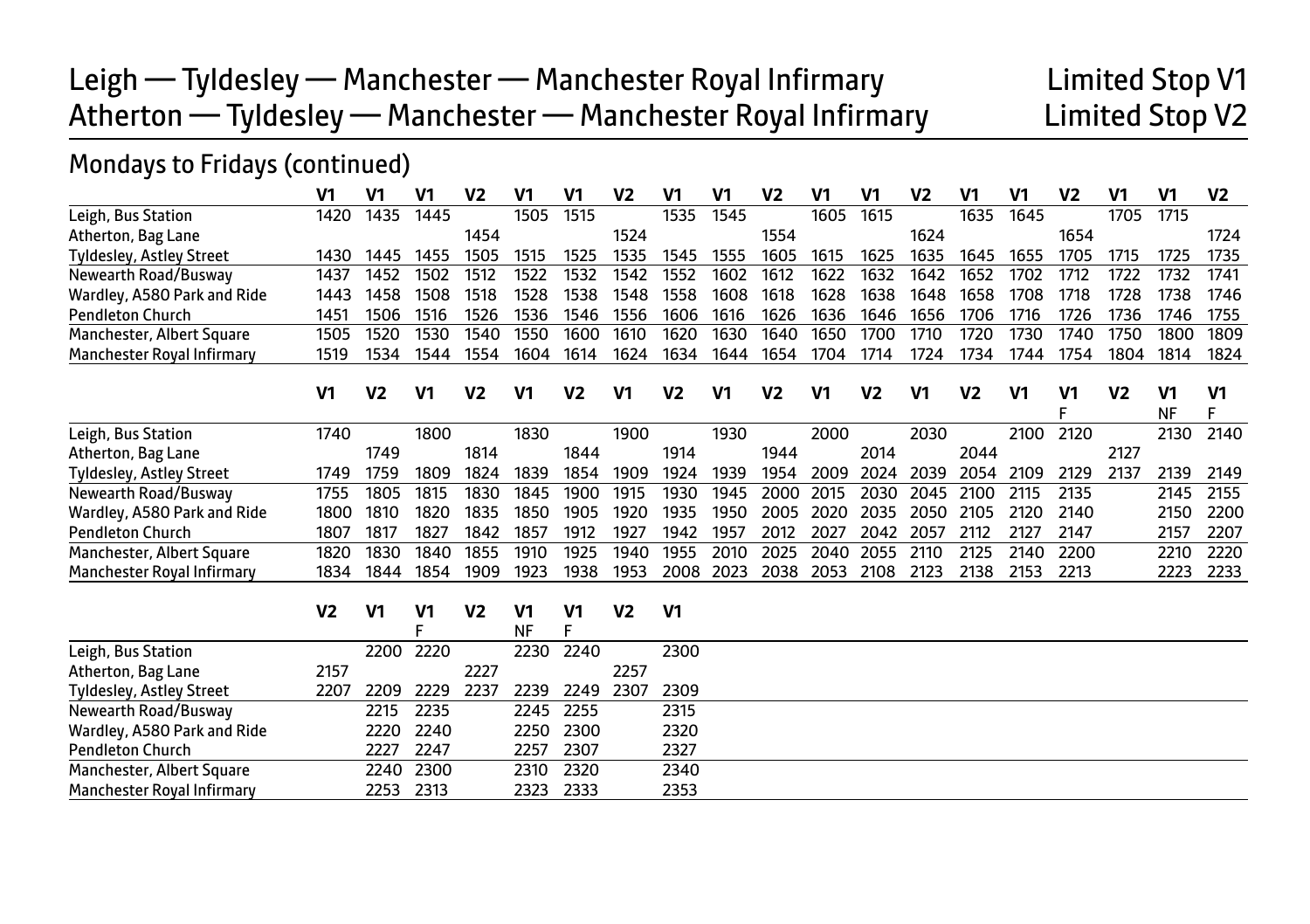## **Saturdays**

|                             | V1             | V <sub>1</sub> | V1             | V <sub>2</sub> | V1             | V1             | V2             | V1             | V1             | V <sub>2</sub> | V1             | V1             | V1             | V1   | V <sub>2</sub> | V1             | V <sub>1</sub> | V <sub>1</sub> | V1             |
|-----------------------------|----------------|----------------|----------------|----------------|----------------|----------------|----------------|----------------|----------------|----------------|----------------|----------------|----------------|------|----------------|----------------|----------------|----------------|----------------|
| Leigh, Bus Station          | 0605           | 0635           | 0705           |                | 0735           | 0805           |                | 0835           | 0905           |                | 0935           | 0950           | 1005           | 1020 |                | 1035           | 1050           | 1105           | 1120           |
| Atherton, Bag Lane          |                |                |                | 0720           |                |                | 0819           |                |                | 0919           |                |                |                |      | 1024           |                |                |                |                |
| Tyldesley, Astley Street    | 0614           | 0644           | 0714           | 0730           | 0744           | 0814           | 0830           | 0845           | 0915           | 0930           | 0945           | 1000           | 1015           | 1030 | 1035           | 1045           | 1100           | 1115           | 1130           |
| Newearth Road/Busway        | 0620           | 0650           | 0720           | 0735           | 0750           | 0820           | 0836           | 0851           | 0921           | 0936           | 0951           | 1006           | 1021           | 1036 | 1041           | 1051           | 1106           | 1121           | 1136           |
| Wardley, A580 Park and Ride | 0625           | 0655           | 0725           | 0740           | 0755           | 0825           | 0842           | 0856           | 0926           | 0941           | 0956           | 1011           | 1026           | 1041 | 1046           | 1056           | 1111           | 1126           | 1141           |
| <b>Pendleton Church</b>     | 0631           | 0702           | 0732           | 0747           | 0802           | 0832           | 0850           | 0905           | 0935           | 0950           | 1005           | 1020           | 1035           | 1050 | 1055           | 1105           | 1120           | 1135           | 1150           |
| Manchester, Albert Square   | 0644           | 0716           | 0746           | 0801           | 0816           | 0846           | 0904           | 0919           | 0949           | 1004           | 1019           | 1034           | 1049           | 1104 | 1109           | 1119           | 1134           | 1149           | 1204           |
| Manchester Royal Infirmary  | 0658           | 0730           | 0800           |                | 0830           | 0900           |                | 0934           | 1004           |                | 1034           | 1049           | 1104           | 1119 |                | 1134           | 1149           | 1204           | 1219           |
|                             | V2             |                | V <sub>1</sub> | V <sub>1</sub> | V1             | V1             | V <sub>2</sub> |                | V1             | V <sub>2</sub> | V1             | V <sub>1</sub> | V <sub>2</sub> | V1   | V <sub>1</sub> | V <sub>2</sub> | V <sub>1</sub> | V <sub>1</sub> | V <sub>2</sub> |
| Leigh, Bus Station          |                |                | 35             | 50             | 05             | 20             |                |                | 1720           |                | 1740           | 1800           |                | 1820 | 1840           |                | 1900           | 1920           |                |
| Atherton, Bag Lane          | 1124           |                |                |                |                |                | 24             | mins           |                | 1724           |                |                | 1814           |      |                | 1854           |                |                | 1934           |
| Tyldesley, Astley Street    | 1135           | then           | 45             | 00             | 15             | 30             | 35             | past           | 1730           | 1735           | 1749           | 1809           | 1824           | 1829 | 1849           | 1904           | 1909           | 1929           | 1944           |
| Newearth Road/Busway        | 1141           | at             | 51             | 06             | 21             | 36             | 41             | each           | 1736           | 1741           | 1755           | 1815           |                | 1835 | 1855           |                | 1915           | 1935           |                |
| Wardley, A580 Park and Ride | 1146           |                | 56             | 11             | 26             | 41             | 46             | hour           | 1741           | 1746           | 1800           | 1820           |                | 1840 | 1900           |                | 1920           | 1940           |                |
| <b>Pendleton Church</b>     | 1155           |                | 05             | 20             | 35             | 50             | 55             | until          | 1750           | 1755           | 1807           | 1827           |                | 1847 | 1907           |                | 1927           | 1947           |                |
| Manchester, Albert Square   | 1209           |                | 19             | 34             | 49             | 04             | 09             |                | 1804           | 1809           | 1820           | 1840           |                | 1900 | 1920           |                | 1940           | 2000           |                |
| Manchester Royal Infirmary  |                |                | 34             | 49             | 04             | 19             |                |                | 1819           |                | 1834           | 1854           |                | 1914 | 1933           |                | 1953           | 2013           |                |
|                             | V <sub>1</sub> | V <sub>1</sub> | V <sub>2</sub> | V <sub>1</sub> | V <sub>1</sub> | V <sub>2</sub> | V <sub>1</sub> | V <sub>1</sub> | V <sub>2</sub> | V <sub>1</sub> | V <sub>1</sub> | V <sub>2</sub> | V <sub>1</sub> | V1   | V <sub>2</sub> | V <sub>1</sub> |                |                |                |
| Leigh, Bus Station          | 1940           | 2000           |                | 2020           | 2040           |                | 2100           | 2120           |                | 2140           | 2200           |                | 2220           | 2240 |                | 2300           |                |                |                |
| Atherton, Bag Lane          |                |                | 2014           |                |                | 2054           |                |                | 2134           |                |                | 2214           |                |      | 2254           |                |                |                |                |
| Tyldesley, Astley Street    | 1949           | 2009           | 2024           | 2029           | 2049           | 2104           | 2109           | 2129           | 2144           | 2149           | 2209           | 2224           | 2229           | 2249 | 2304           | 2309           |                |                |                |
| Newearth Road/Busway        | 1955           | 2015           |                | 2035           | 2055           |                | 2115           | 2135           |                | 2155           | 2215           |                | 2235           | 2255 |                | 2315           |                |                |                |
| Wardley, A580 Park and Ride | 2000           | 2020           |                | 2040           | 2100           |                | 2120           | 2140           |                | 2200           | 2220           |                | 2240           | 2300 |                | 2320           |                |                |                |
| <b>Pendleton Church</b>     | 2007           | 2027           |                | 2047           | 2107           |                | 2127           | 2147           |                | 2207           | 2227           |                | 2247           | 2307 |                | 2327           |                |                |                |
| Manchester, Albert Square   | 2020           | 2040           |                | 2100           | 2120           |                | 2140           | 2200           |                | 2220           | 2240           |                | 2300           | 2320 |                | 2340           |                |                |                |
| Manchester Royal Infirmary  | 2033           | 2053           |                | 2113           | 2133           |                | 2153           | 2213           |                | 2233           | 2253           |                | 2313           | 2333 |                | 2353           |                |                |                |

Buses V1 and V2 do not use every stop along the route. Please see the list of stopping places on the route plan for details

NF – Not Fridays

F – Fridays only

& - All bus V1 and V2 journeys are run using easy access buses. See inside front cover of this leaflet for details

I

 $\overline{a}$ **Summer times:** between mid July and early September, some timetables will be different. Check www.tfgm.com for details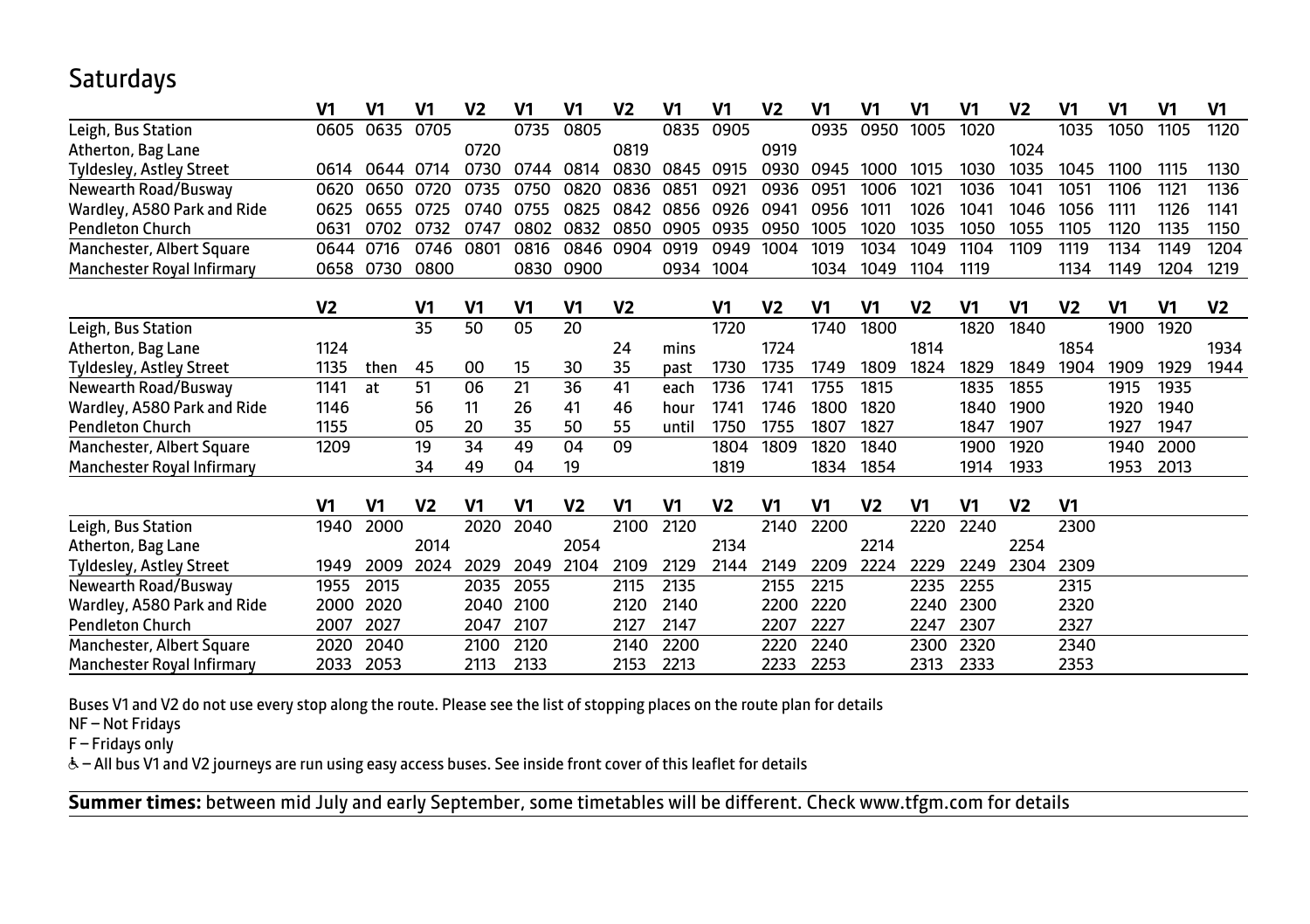# Leigh — Tyldesley — Manchester — Manchester Royal Infirmary **Limited Stop V1**<br>Atherton — Tyldesley **Limited Stop V2**  $Atherton$  — Tyldesley

# Sundays and public holidays (except Christmas and New Year period)

|                                   | V1             | V <sub>1</sub> | V <sub>2</sub> | V1             | V <sub>2</sub> | V1             | V <sub>2</sub> | V <sub>1</sub> | V <sub>1</sub> | V <sub>2</sub> | V1             | V <sub>1</sub> | V <sub>2</sub> | V1             | V <sub>1</sub> | V <sub>2</sub> | V <sub>1</sub> | V <sub>1</sub> | V <sub>2</sub> |
|-----------------------------------|----------------|----------------|----------------|----------------|----------------|----------------|----------------|----------------|----------------|----------------|----------------|----------------|----------------|----------------|----------------|----------------|----------------|----------------|----------------|
| Leigh, Bus Station                | 0630           | 0700           |                | 0730           |                | 0800           |                | 0820           | 0840           |                | 0900           | 0920           |                | 0940           | 1000           |                | 1020           | 1040           |                |
| Atherton, Bag Lane                |                |                | 0714           |                | 0754           |                | 0814           |                |                | 0854           |                |                | 0934           |                |                | 1014           |                |                | 1054           |
| Tyldesley, Astley Street          | 0639           | 0709           | 0724           | 0739           | 0804           | 0809           | 0824           | 0829           | 0850           | 0905           | 0910           | 0930           | 0945           | 0950           | 1010           | 1025           | 1030           | 1050           | 1105           |
| Newearth Road/Busway              | 0645           | 0715           |                | 0745           |                | 0815           |                | 0835           | 0856           |                | 0916           | 0936           |                | 0956           | 1016           |                | 1036           | 1056           |                |
| Wardley, A580 Park and Ride       | 0650           | 0720           |                | 0750           |                | 0820           |                | 0840           | 0901           |                | 0921           | 0941           |                | 1001           | 1021           |                | 1041           | 1101           |                |
| <b>Pendleton Church</b>           | 0657           | 0727           |                | 0757           |                | 0827           |                | 0847           | 0910           |                | 0930           | 0950           |                | 1010           | 1030           |                | 1050           | 1110           |                |
| Manchester, Albert Square         | 0710           | 0740           |                | 0810           |                | 0840           |                | 0900           | 0924           |                | 0944           | 1004           |                | 1024           | 1044           |                | 1104           | 1124           |                |
| Manchester Royal Infirmary        | 0723           | 0753           |                | 0823           |                | 0853           |                | 0913           | 0939           |                | 0959           | 1019           |                | 1039           | 1059           |                | 1119           | 1139           |                |
|                                   | V <sub>1</sub> | V1             | V <sub>2</sub> | V <sub>1</sub> | V1             | V <sub>2</sub> | V1             | V <sub>1</sub> | V <sub>2</sub> | V <sub>1</sub> | V1             | V <sub>2</sub> | V <sub>1</sub> | V1             | V <sub>2</sub> | V1             | V <sub>1</sub> | V <sub>2</sub> | V <sub>1</sub> |
| Leigh, Bus Station                | 1100           | 1120           |                | 1140           | 1200           |                | 1220           | 1240           |                | 1300           | 1320           |                | 1340           | 1400           |                | 1420           | 1440           |                | 1500           |
| Atherton, Bag Lane                |                |                | 1134           |                |                | 1214           |                |                | 1254           |                |                | 1334           |                |                | 1414           |                |                | 1454           |                |
| <b>Tyldesley, Astley Street</b>   | 1110           | 1130           | 1145           | 1150           | 1210           | 1225           | 1230           | 1250           | 1305           | 1310           | 1330           | 1345           | 1350           | 1410           | 1425           | 1430           | 1450           | 1505           | 1510           |
| Newearth Road/Busway              | 1116           | 1136           |                | 1156           | 1216           |                | 1236           | 1256           |                | 1316           | 1336           |                | 1356           | 1416           |                | 1436           | 1456           |                | 1516           |
| Wardley, A580 Park and Ride       | 1121           | 1141           |                | 1201           | 1221           |                | 1241           | 1301           |                | 1321           | 1341           |                | 1401           | 1421           |                | 1441           | 1501           |                | 1521           |
| <b>Pendleton Church</b>           | 1130           | 1150           |                | 1210           | 1230           |                | 1250           | 1310           |                | 1330           | 1350           |                | 1410           | 1430           |                | 1450           | 1510           |                | 1530           |
| Manchester, Albert Square         | 1144           | 1204           |                | 1224           | 1244           |                | 1304           | 1324           |                | 1344           | 1404           |                | 1424           | 1444           |                | 1504           | 1524           |                | 1544           |
| <b>Manchester Roval Infirmary</b> | 1159           | 1219           |                | 1239           | 1259           |                | 1319           | 1339           |                | 1359           | 1419           |                | 1439           | 1459           |                | 1519           | 1539           |                | 1559           |
|                                   | V <sub>1</sub> | V <sub>2</sub> | V <sub>1</sub> | V <sub>1</sub> | V <sub>2</sub> | V1             | V1             | V <sub>2</sub> | V <sub>1</sub> | V <sub>1</sub> | V <sub>2</sub> | V <sub>1</sub> | V1             | V <sub>2</sub> | V <sub>1</sub> | V <sub>2</sub> | V <sub>1</sub> | V <sub>2</sub> | V <sub>1</sub> |
| Leigh, Bus Station                | 1520           |                | 1540           | 1600           |                | 1620           | 1640           |                | 1700           | 1720           |                | 1740           | 1800           |                | 1830           |                | 1900           |                | 1930           |
| Atherton, Bag Lane                |                | 1534           |                |                | 1614           |                |                | 1654           |                |                | 1734           |                |                | 1814           |                | 1854           |                | 1927           |                |
| Tyldesley, Astley Street          | 1530           | 1545           | 1550           | 1610           | 1625           | 1630           | 1650           | 1705           | 1710           | 1730           | 1745           | 1749           | 1809           | 1824           | 1839           | 1904           | 1909           | 1937           | 1939           |
| Newearth Road/Busway              | 1536           |                | 1556           | 1616           |                | 1636           | 1656           |                | 1716           | 1736           |                | 1755           | 1815           |                | 1845           |                | 1915           |                | 1945           |
| Wardley, A580 Park and Ride       | 1541           |                | 1601           | 1621           |                | 1641           | 1701           |                | 1721           | 1741           |                | 1800           | 1820           |                | 1850           |                | 1920           |                | 1950           |
| <b>Pendleton Church</b>           | 1550           |                | 1610           | 1630           |                | 1650           | 1710           |                | 1730           | 1750           |                | 1807           | 1827           |                | 1857           |                | 1927           |                | 1957           |
| Manchester, Albert Square         | 1604           |                | 1624           | 1644           |                | 1704           | 1724           |                | 1744           | 1804           |                | 1820           | 1840           |                | 1910           |                | 1940           |                | 2010           |
| <b>Manchester Roval Infirmary</b> | 1619           |                | 1639           | 1659           |                | 1719           | 1739           |                | 1759           | 1819           |                | 1834           | 1854           |                | 1923           |                | 1953           |                | 2023           |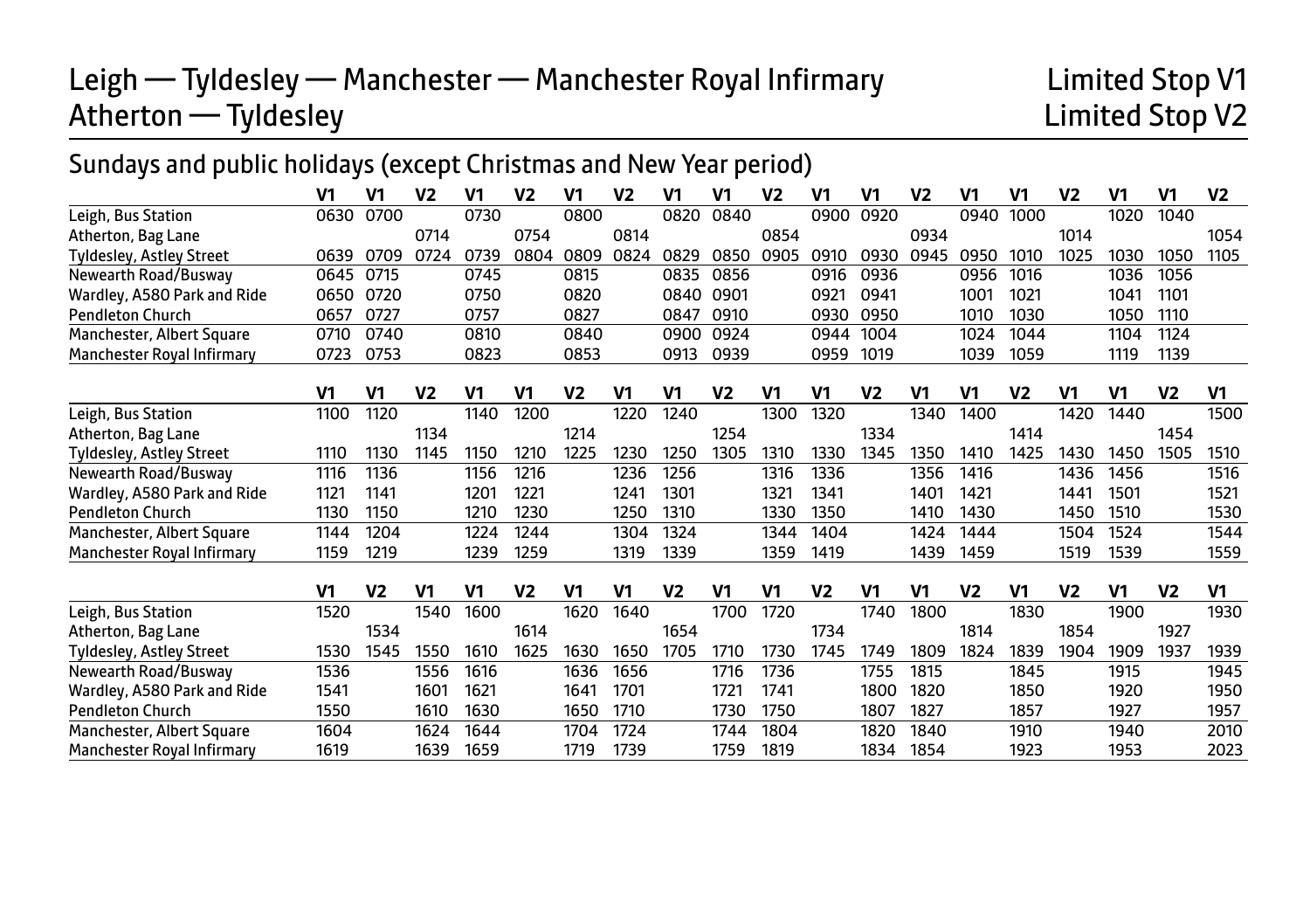|                             | V <sub>2</sub> |      | V1 | V2 | V1 | V2 |       | V2    | V1   |  |
|-----------------------------|----------------|------|----|----|----|----|-------|-------|------|--|
| Leigh, Bus Station          |                |      | 00 |    | 30 |    |       |       | 2300 |  |
| Atherton, Bag Lane          | 1957           |      |    | 27 |    | 57 | mins  | -2257 |      |  |
| Tyldesley, Astley Street    | 2007           | then | 09 | 37 | 39 | 07 | past  | 2307  | 2309 |  |
| Newearth Road/Busway        |                | at   | 15 |    | 45 |    | each  |       | 2315 |  |
| Wardley, A580 Park and Ride |                |      | 20 |    | 50 |    | hour  |       | 2320 |  |
| <b>Pendleton Church</b>     |                |      | 27 |    | 57 |    | until |       | 2327 |  |
| Manchester, Albert Square   |                |      | 40 |    | 10 |    |       |       | 2340 |  |
| Manchester Royal Infirmary  |                |      | 53 |    | 23 |    |       |       | 2353 |  |

#### Sundays and public holidays (except Christmas and New Year period) (continued)

For details of buses during the Christmas and New Year period, please phone 0161 244 1000

Buses V1 and V2 do not use every stop along the route. Please see the list of stopping places on the route plan for details

& - All bus V1 and V2 journeys are run using easy access buses. See inside front cover of this leaflet for details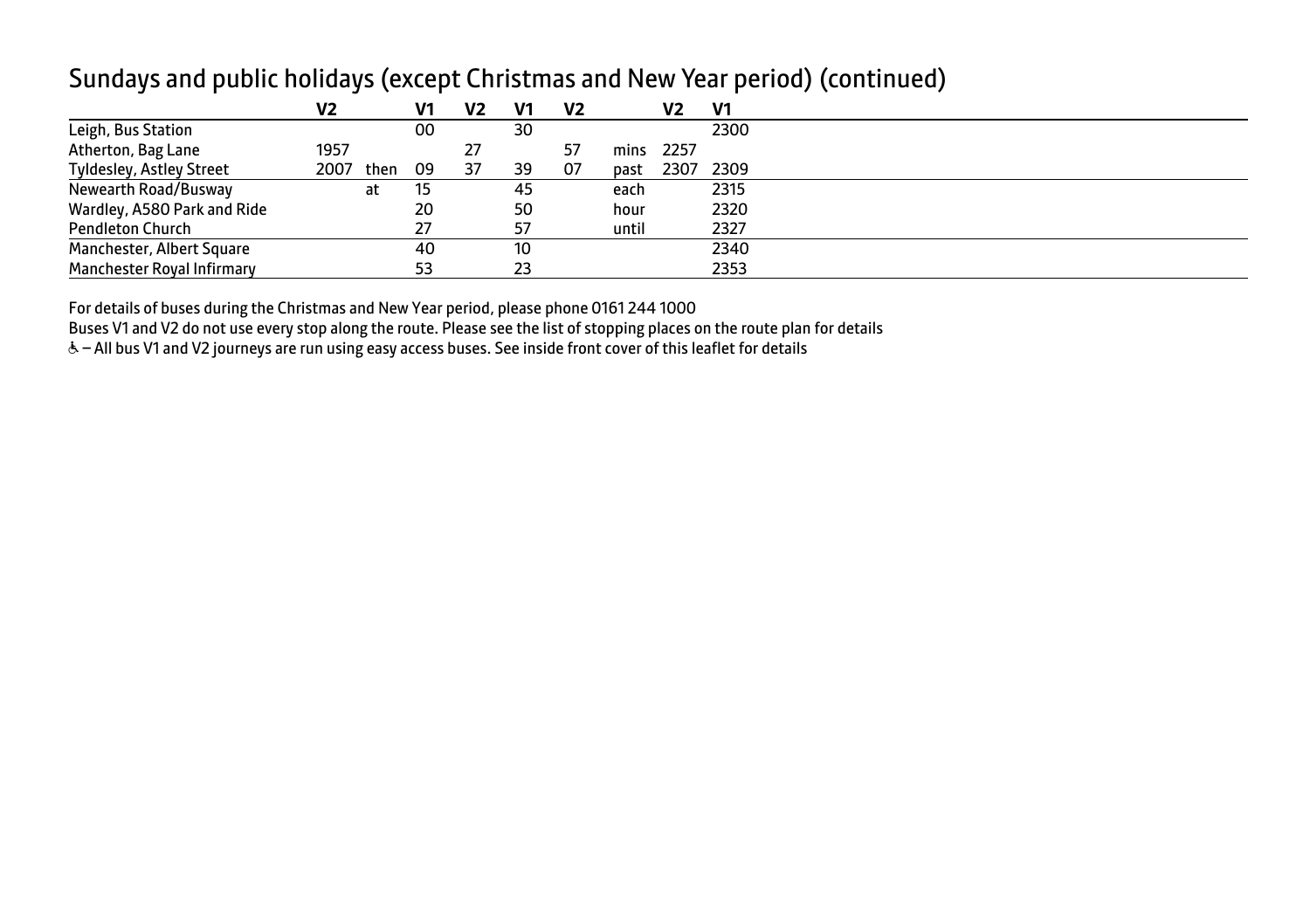# **V1 V2**

#### Key

- **Bus route**
- **Train line**
- **Tram line**
- **EX** Direction of travel
- Bus station/connection point
- **E** Train station
- **Metrolink stop**
- **Hospital**
- **V1** Terminus

Atherton

Busway stops

#### **Stopping places: V1**

Leigh, Bus Station The Loom East Bond Street then all stops on the busway to Newearth Road then at Newearth Road/East Lancs Road Walkden Road Old Clough Lane A580 Park and Ride Moorside Road Hello Hotel Barton Road Pendleton, Church Frederick Road Salford Crescent Station University of Salford Oldfield Road Salford Cathedral Salford Central Station Bridge Street John Dalton Street/Deansgate (from Manchester) John Dalton Street/St James's Square (to Manchester) Then at all stops to/from Manchester Royal Infirmary

#### **V2**

Atherton, Bag Lane Mealhouse Lane (to Manchester) Market Street (from Manchester) Atherton Arms (to Manchester) Hamilton Street (from Manchester) Robert Street Tyldesley, Stanley Street/Square Astley Street then all stops on the busway to Newearth Road then at Newearth Road/East Lancs Road then as bus V1

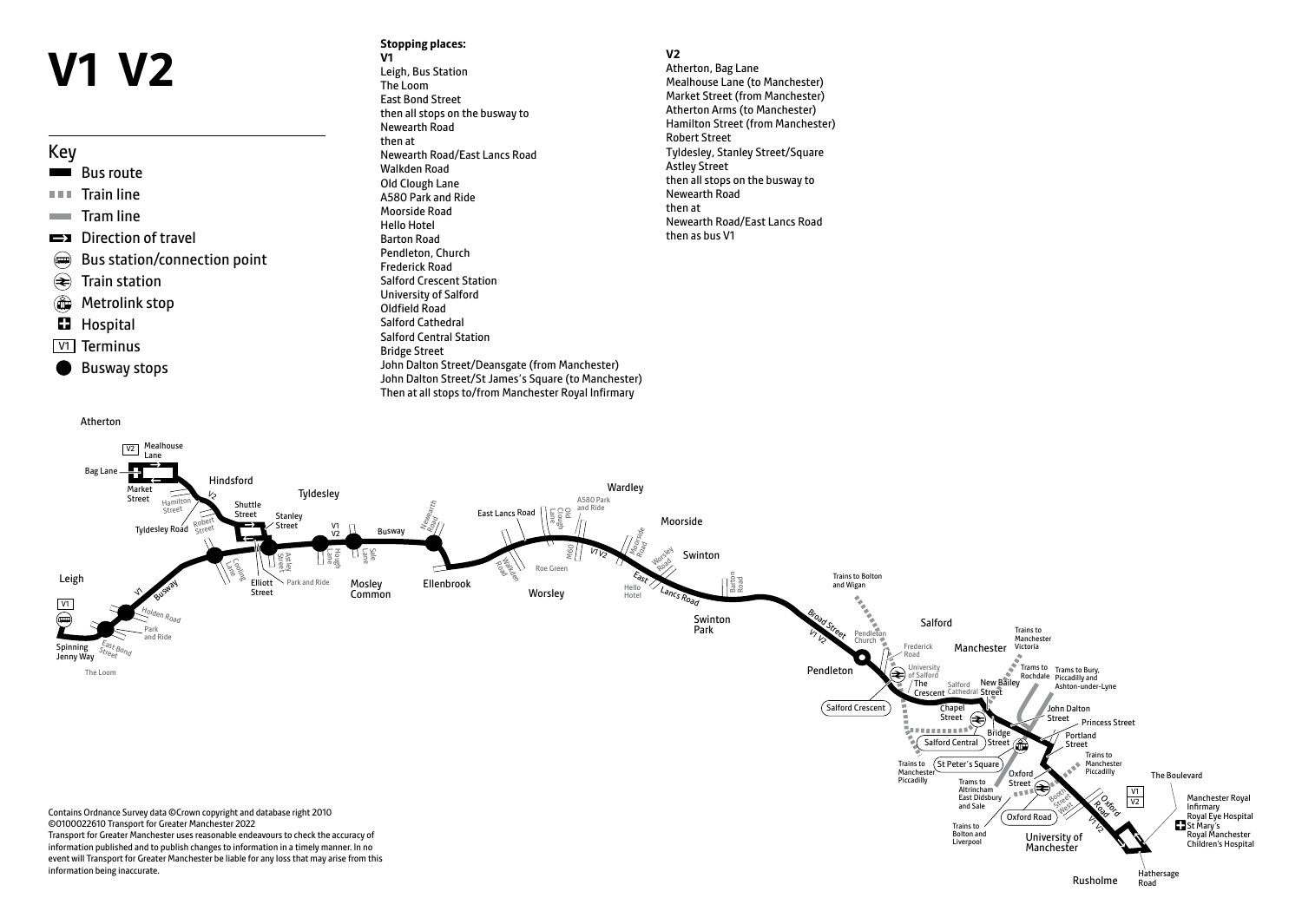| Manchester Royal Infirmary — Manchester — Tyldesley — Leigh    | Limited Stop V1 |
|----------------------------------------------------------------|-----------------|
| Manchester Royal Infirmary — Manchester — Tyldesley — Atherton | Limited Stop V2 |

# Mondays to Fridays

|                                 | V1             | V1             | V1             | V1             | V <sub>2</sub> | V1             | V1             | V <sub>2</sub> | V1             | V1             | V2             | V1   | V <sub>1</sub> | V2             | V <sub>1</sub> | V1             | V <sub>2</sub> | V <sub>1</sub> | V <sub>1</sub> |
|---------------------------------|----------------|----------------|----------------|----------------|----------------|----------------|----------------|----------------|----------------|----------------|----------------|------|----------------|----------------|----------------|----------------|----------------|----------------|----------------|
| Manchester Royal Infirmary      | 0500           | 0530           | 0600           | 0625           | 0640           | 0655           | 0705           | 0715           | 0725           | 0735           | 0745           | 0755 | 0805           | 0815           | 0825           | 0835           | 0845           | 0855           | 0905           |
| Manchester, St Peter's Square   | 0512           | 0542           | 0612           | 0638           | 0653           | 0708           | 0718           | 0728           | 0738           | 0748           | 0758           | 0808 | 0818           | 0828           | 0838           | 0848           | 0855           | 0908           | 0918           |
| <b>Pendleton Church</b>         | 0524           | 0554           | 0624           | 0651           | 0706           | 0721           | 0731           | 0741           | 0751           | 0801           | 0811           | 0821 | 0831           | 0841           | 0851           | 0901           | 0908           | 0921           | 0931           |
| Wardley, A580 Park and Ride     | 0533           | 0603           | 0633           | 0701           | 0716           | 0731           | 0741           | 0751           | 0801           | 0811           | 082            | 0831 | 0841           | 0851           | 0901           | 0911           | 0918           | 0931           | 0941           |
| Newearth Road/Busway            | 0539           | 0609           | 0639           | 0708           | 0723           | 0738           | 0748           | 0758           | 0808           | 0818           | 0828           | 0838 | 0848           | 0858           | 0908           | 0918           | 0925           | 0938           | 0948           |
| Tyldesley, Astley Street        | 0544           | 0614           | 0644           | 0714           | 0729           | 0744           | 0754           | 0804           | 0814           | 0824           | 0834           | 0844 | 0854           | 0904           | 0914           | 0924           | 0931           | 0944           | 0954           |
| Atherton, Bag Lane              |                |                |                |                | 0739           |                |                | 0814           |                |                | 0844           |      |                | 0914           |                |                | 0941           |                |                |
| Leigh, Bus Station              | 0553           | 0623           | 0653           | 0723           |                | 0753           | 0803           |                | 0823           | 0833           |                | 0853 | 0903           |                | 0923           | 0933           |                | 0953           | 1003           |
|                                 | V <sub>2</sub> | V1             | V1             | V1             | V <sub>2</sub> | V1             | V1             | V <sub>1</sub> | V <sub>2</sub> | V1             | V1             | V1   | V <sub>2</sub> | V1             | V1             | V1             | V <sub>2</sub> | V <sub>1</sub> | V1             |
| Manchester Royal Infirmary      | 0915           | 0925           | 0940           | 0955           |                | 1010           | 1025           | 1040           |                | 1055           | 1110           | 1125 |                | 1140           | 1155           | 1210           |                | 1225           | 1240           |
| Manchester, St Peter's Square   | 0925           | 0938           | 0953           | 1008           |                | 1023           | 1038           | 1053           |                | 1108           | 1123           | 1138 |                | 1153           | 1208           | 1223           |                | 1238           | 1253           |
| <b>Pendleton Church</b>         | 0938           | 095'           | 1006           | 1021           |                | 1036           | 1051           | 1106           |                | 1121           | 1136           | 1151 |                | 1206           | 1221           | 1236           |                | 1251           | 1306           |
| Wardley, A580 Park and Ride     | 0948           | 1001           | 1016           | 1031           |                | 1046           | 1101           | 1116           |                | 1131           | 1146           | 1201 |                | 1216           | 1231           | 1246           |                | 1301           | 1316           |
| Newearth Road/Busway            | 0955           | 1008           | 1023           | 1038           |                | 1053           | 1108           | 1123           |                | 1138           | 1153           | 1208 |                | 1223           | 1238           | 1253           |                | 1308           | 1323           |
| <b>Tyldesley, Astley Street</b> | 1001           | 1014           | 1029           | 1044           | 1050           | 1059           | 1114           | 1129           | 1135           | 1144           | 1159           | 1214 | 1220           | 1229           | 1244           | 1259           | 1305           | 1314           | 1329           |
| Atherton, Bag Lane              | 1011           |                |                |                | 1100           |                |                |                | 1145           |                |                |      | 1230           |                |                |                | 1315           |                |                |
| Leigh, Bus Station              |                | 1023           | 1038           | 1053           |                | 1108           | 1123           | 1138           |                | 1153           | 1208           | 1223 |                | 1238           | 1253           | 1308           |                | 1323           | 1338           |
|                                 |                |                |                |                |                |                |                |                |                |                |                |      |                |                |                |                |                |                |                |
|                                 | V <sub>1</sub> | V <sub>2</sub> | V <sub>1</sub> | V <sub>1</sub> | V1             | V <sub>2</sub> | V <sub>1</sub> | V <sub>1</sub> | V1             | V <sub>1</sub> | V <sub>2</sub> | V1   | V <sub>1</sub> | V <sub>2</sub> | V <sub>1</sub> | V <sub>1</sub> | V <sub>2</sub> | V <sub>1</sub> | V <sub>1</sub> |
| Manchester Royal Infirmary      | 1255           |                | 1310           | 1325           | 1340           |                | 1355           | 1410           | 1425           | 1435           | 1445           | 1455 | 1505           | 1515           | 1525           | 1535           | 1545           | 1555           | 1605           |
| Manchester, St Peter's Square   | 1308           |                | 1323           | 1338           | 1353           |                | 1408           | 1423           | 1438           | 1448           | 1455           | 1508 | 1518           | 1525           | 1538           | 1548           | 1558           | 1608           | 1618           |
| <b>Pendleton Church</b>         | 1321           |                | 1336           | 1351           | 1406           |                | 1421           | 1436           | 1451           | 1501           | 1508           | 1521 | 1531           | 1538           | 1554           | 1604           | 1614           | 1624           | 1634           |
| Wardley, A580 Park and Ride     | 1331           |                | 1346           | 1401           | 1416           |                | 1431           | 1446           | 1501           | 1511           | 1518           | 1531 | 1541           | 1548           | 1604           | 1614           | 1624           | 1634           | 1647           |
| Newearth Road/Busway            | 1338           |                | 1353           | 1408           | 1423           |                | 1438           | 1453           | 1508           | 1518           | 1525           | 1538 | 1548           | 1555           | 1611           | 1621           | 1631           | 1641           | 1654           |
| <b>Tyldesley, Astley Street</b> | 1344           | 1350           | 1359           | 1414           | 1429           | 1435           | 1444           | 1459           | 1514           | 1524           | 1531           | 1544 | 1554           | 1601           | 1617           | 1627           | 1637           | 1647           | 1700           |
| Atherton, Bag Lane              |                | 1400           |                |                |                | 1445           |                |                |                |                | 1541           |      |                | 1611           |                |                | 1647           |                |                |
| Leigh, Bus Station              | 1353           |                | 1408           | 1423           | 1438           |                | 1453           | 1508           | 1523           | 1533           |                | 1553 | 1603           |                | 1626           | 1636           |                | 1656           | 1709           |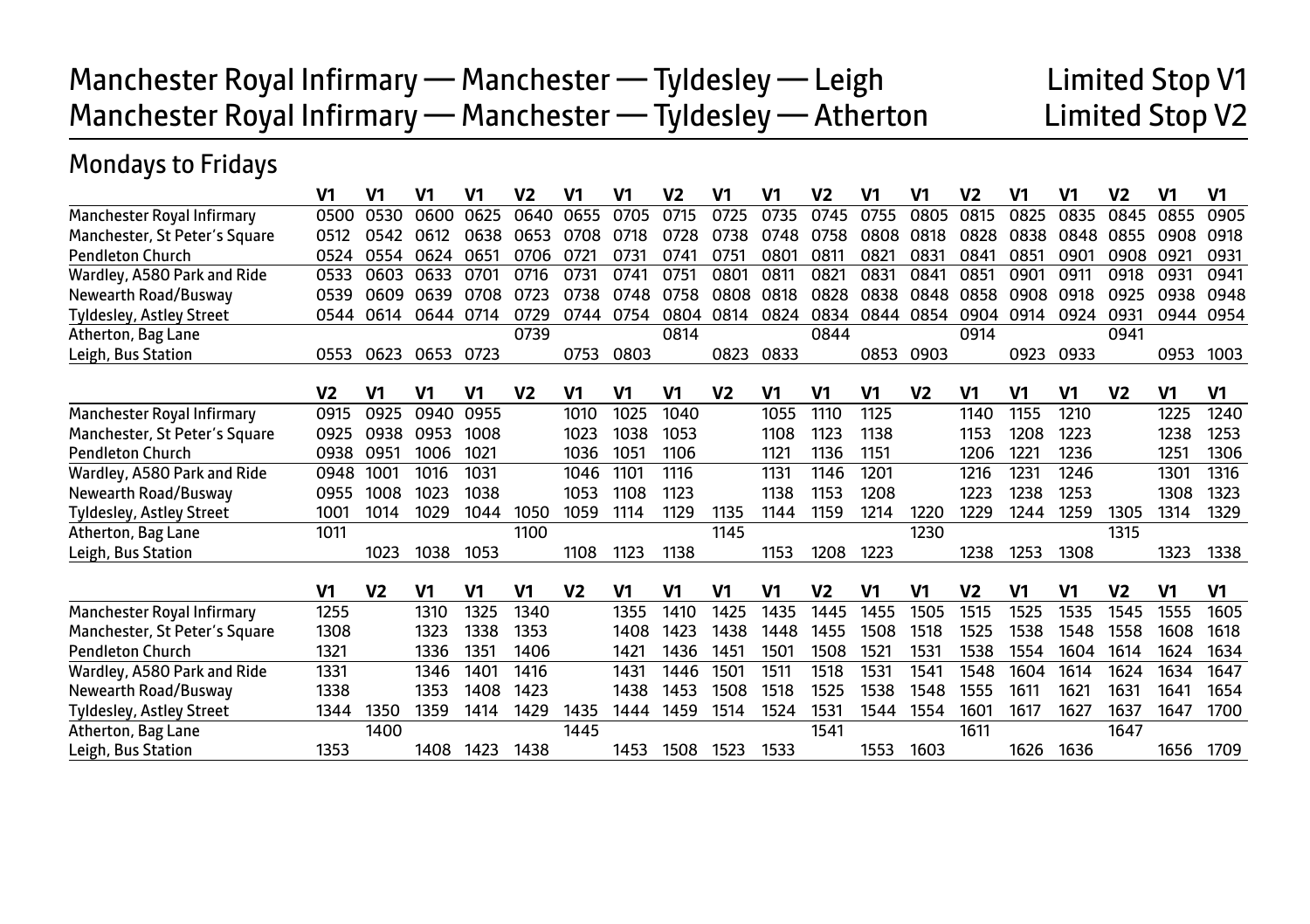## Mondays to Fridays (continued)

|                                 | V <sub>1</sub> | V <sub>2</sub>      | V <sub>1</sub>              | V1             | V1      | V <sub>2</sub> | V1             | V <sub>1</sub> | V <sub>2</sub> | V <sub>1</sub> | V <sub>1</sub> | V <sub>2</sub> | V1             | V <sub>1</sub> | V <sub>2</sub>      | V <sub>1</sub>              | V <sub>1</sub> | V <sub>2</sub>      | V <sub>1</sub> |
|---------------------------------|----------------|---------------------|-----------------------------|----------------|---------|----------------|----------------|----------------|----------------|----------------|----------------|----------------|----------------|----------------|---------------------|-----------------------------|----------------|---------------------|----------------|
| Manchester Royal Infirmary      | 1615           | 1620                | 1625                        | 1635           | 1645    | 1650           | 1655           | 1705           | 1715           | 1725           | 1735           | 1745           | 1755           | 1805           | 1815                | 1825                        | 1835           | 1845                | 1855           |
| Manchester, St Peter's Square   | 1628           | 1633                | 1638                        | 1650           | 1700    | 1705           | 1710           | 1720           | 1730           | 1740           | 1748           | 1758           | 1808           | 1818           | 1828                | 1835                        | 1845           | 1858                | 1905           |
| <b>Pendleton Church</b>         | 1644           | 1651                | 1656                        | 1708           | 1718    | 1723           | 1728           | 1738           | 1748           | 1758           | 1806           | 1816           | 1826           | 1836           | 1846                | 1848                        | 1858           | 1916                | 1918           |
| Wardley, A580 Park and Ride     | 1657           | 1704                | 1709                        | 1721           | 1731    | 1736           | 1741           | 1751           | 1801           | 1811           | 1819           | 1829           | 1836           | 1846           | 1859                | 1857                        | 1907           | 1925                | 1927           |
| Newearth Road/Busway            | 1704           | 1711                | 1716                        | 1728           | 1738    | 1743           | 1748           | 1758           | 1808           | 1818           | 1826           | 1836           | 1843           | 1853           | 1906                | 1904                        | 1914           | 1932                | 1934           |
| <b>Tyldesley, Astley Street</b> | 1710           | 1717                | 1722                        | 1734           | 1744    | 1749           | 1754           | 1804           | 1814           | 1824           | 1832           | 1842           | 1849           | 1859           | 1912                | 1910                        | 1920           | 1938                | 1940           |
| Atherton, Bag Lane              |                | 1727                |                             |                |         | 1759           |                |                | 1824           |                |                | 1852           |                |                | 1922                |                             |                | 1947                |                |
| Leigh, Bus Station              | 1719           |                     | 1731                        | 1743           | 1753    |                | 1803           | 1813           |                | 1833           | 1841           |                | 1858           | 1908           |                     | 1918                        | 1928           |                     | 1948           |
|                                 | V2             | V1                  | V1                          | V <sub>2</sub> | V1      | V <sub>2</sub> | V1             | V <sub>2</sub> | V1             | V <sub>2</sub> | V <sub>1</sub> | V <sub>2</sub> | V <sub>1</sub> | V <sub>2</sub> | V <sub>1</sub><br>F | V <sub>1</sub><br><b>NF</b> | V <sub>2</sub> | V <sub>1</sub><br>F | V <sub>1</sub> |
| Manchester Royal Infirmary      | 1910           | 1920                | 1930                        | 1945           | 2000    | 2015           | 2030           | 2045           | 2100           | 2115           | 2130           | 2145           | 2200           |                | 2220                | 2230                        |                | 2240                | 2300           |
| Manchester, St Peter's Square   | 1920           | 1930                | 1940                        | 1955           | 2010    | 2025           | 2040           | 2055           | 2110           | 2125           | 2140           | 2155           | 2210           |                | 2230                | 2240                        |                | 2250                | 2310           |
| <b>Pendleton Church</b>         | 1933           | 1943                | 1953                        | 2008           | 2023    | 2038           | 2053           | 2108           | 2123           | 2138           | 2153           | 2208           | 2223           |                | 2243                | 2253                        |                | 2303                | 2323           |
| Wardley, A580 Park and Ride     | 1942           | 1952                | 2002                        | 2017           | 2032    | 2047           | 2102           | 2117           | 2132           | 2147           | 2202           | 2217           | 2232           |                | 2252                | 2302                        |                | 2312                | 2332           |
| Newearth Road/Busway            | 1949           | 1959                | 2009                        | 2024           | 2039    | 2054           | 2109           | 2124           | 2139           | 2154           | 2209           | 2224           | 2239           |                | 2259                | 2309                        |                | 2319                | 2339           |
| Tyldesley, Astley Street        | 1955           | 2005                | 2015                        | 2030           | 2045    | 2100           | 2115           | 2130           | 2145           | 2200           | 2215           | 2230           | 2245           | 2247           | 2305                | 2315                        | 2317           | 2325                | 2345           |
| Atherton, Bag Lane              | 2004           |                     |                             | 2039           |         | 2109           |                | 2139           |                | 2209           |                | 2239           |                | 2256           |                     |                             | 2326           |                     |                |
| Leigh, Bus Station              |                | 2013                | 2023                        |                | 2053    |                | 2123           |                | 2153           |                | 2223           |                | 2253           |                | 2313                | 2323                        |                | 2333                | 2353           |
|                                 | V <sub>2</sub> | V <sub>1</sub><br>F | V <sub>1</sub><br><b>NF</b> | V <sub>2</sub> | V1<br>F | V <sub>1</sub> | V <sub>2</sub> |                |                |                |                |                |                |                |                     |                             |                |                     |                |
| Manchester Royal Infirmary      |                | 2320                | 2330                        |                | 2340    | 0000           |                |                |                |                |                |                |                |                |                     |                             |                |                     |                |
| Manchester, St Peter's Square   |                | 2330                | 2342                        |                | 2352    | 0010           |                |                |                |                |                |                |                |                |                     |                             |                |                     |                |
| <b>Pendleton Church</b>         |                | 2343                | 2353                        |                | 0003    | 0023           |                |                |                |                |                |                |                |                |                     |                             |                |                     |                |
| Wardley, A580 Park and Ride     |                | 2352                | 0002                        |                | 0012    | 0032           |                |                |                |                |                |                |                |                |                     |                             |                |                     |                |
| Newearth Road/Busway            |                | 2359                | 0009                        |                | 0019    | 0039           |                |                |                |                |                |                |                |                |                     |                             |                |                     |                |
| <b>Tyldesley, Astley Street</b> | 2347           | 0005                | 0015                        | 0017           | 0025    | 0045           | 0047           |                |                |                |                |                |                |                |                     |                             |                |                     |                |
| Atherton, Bag Lane              | 2356           |                     |                             | 0026           |         |                | 0056           |                |                |                |                |                |                |                |                     |                             |                |                     |                |
| Leigh, Bus Station              |                | 0013                | 0023                        |                |         | 0033 0053      |                |                |                |                |                |                |                |                |                     |                             |                |                     |                |

Buses V1 and V2 do not use every stop along the route. Please see the list of stopping places on the route plan for details

NF – Not Fridays

 $F$  – Fridays only

W– All bus V1 and V2 journeys are run using easy access buses. See inside front cover of this leaflet for details

I

 $\overline{a}$ **Summer times:** between mid July and early September, some timetables will be different. Check www.tfgm.com for details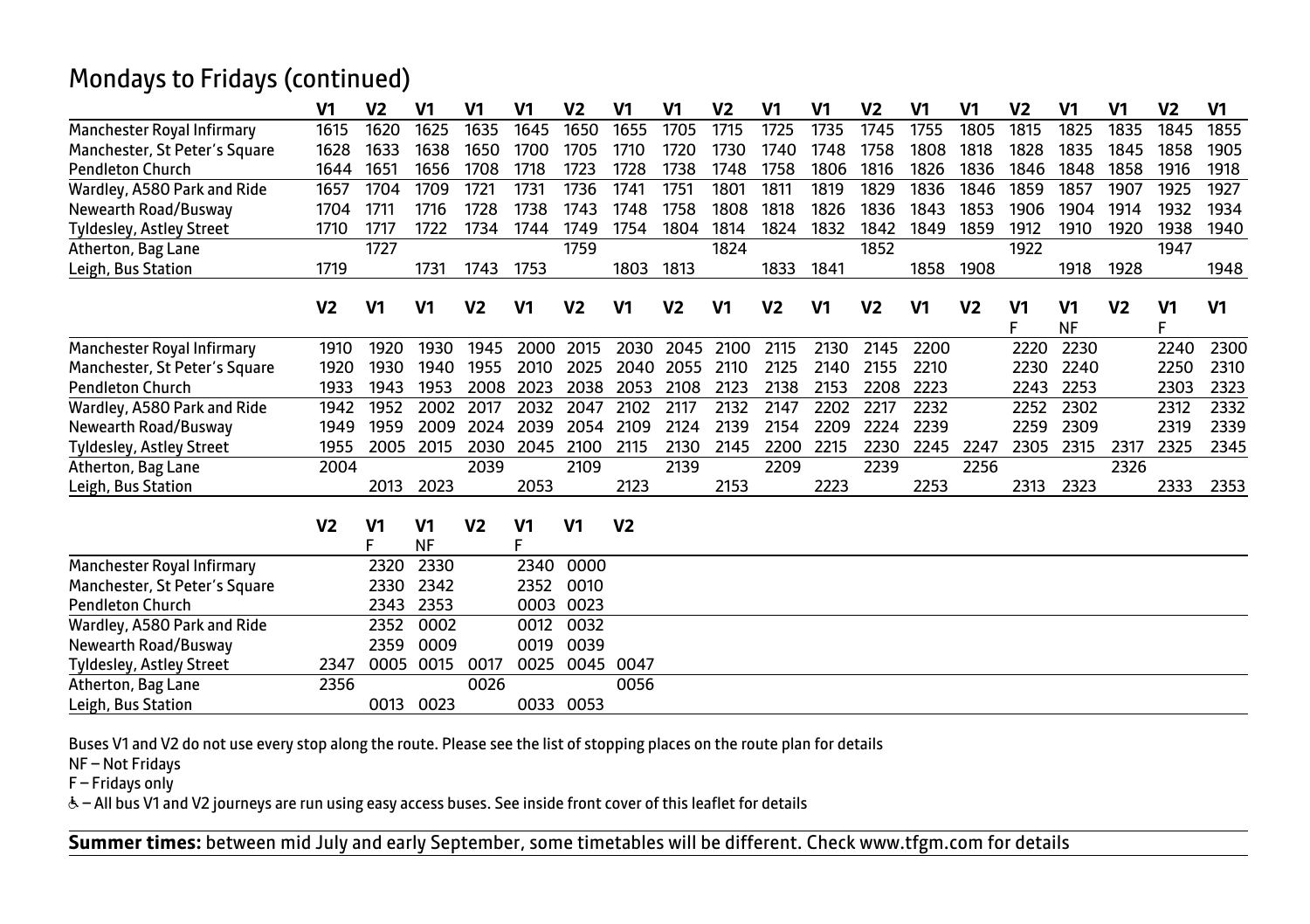# **Saturdays**

|                               | V <sub>1</sub> | V1             | V <sub>2</sub> | V1             | V <sub>1</sub> | V <sub>2</sub> | V1             | V1    | V <sub>2</sub> | V <sub>1</sub>   | V <sub>1</sub> | V <sub>1</sub>   | V <sub>1</sub> | V <sub>2</sub> | V1               | V1             | V <sub>1</sub> | V <sub>1</sub> | V <sub>2</sub> |
|-------------------------------|----------------|----------------|----------------|----------------|----------------|----------------|----------------|-------|----------------|------------------|----------------|------------------|----------------|----------------|------------------|----------------|----------------|----------------|----------------|
| Manchester Royal Infirmary    | 0715           | 0745           |                | 0815           | 0845           |                | 0915           | 0945  |                | 1015             | 1040           | 1055             | 1110           |                | 1125             | 1140           | 1155           | 1210           |                |
| Manchester, St Peter's Square | 0727           | 0757           | 0822           | 0827           | 0857           | 0922           | 0927           | 0957  | 1023           | 1028             | 1053           | 1108             | 1123           | 1128           | 1138             | 1153           | 1208           | 1223           | 1228           |
| <b>Pendleton Church</b>       | 0739           | 0809           | 0834           | 0839           | 0909           | 0934           | 0939           | 1010  | 1036           | 104 <sup>1</sup> | 1106           | 1121             | 1136           | 1141           | 1151             | 1206           | 1221           | 1236           | 1241           |
| Wardley, A580 Park and Ride   | 0748           | 0818           | 0843           | 0848           | 0918           | 0944           | 0948           | 1020  | 1046           | 1051             | 1116           | 113 <sup>′</sup> | 1146           | 1151           | 120 <sup>°</sup> | 1216           | 1231           | 1246           | 1251           |
| Newearth Road/Busway          | 0754           | 0824           | 0849           | 0854           | 0924           | 0951           | 0955           | 1027  | 1053           | 1058             | 1123           | 1138             | 1153           | 1158           | 1208             | 1223           | 1238           | 1253           | 1258           |
| Tyldesley, Astley Street      | 0758           | 0828           | 0854           | 0858           | 0928           | 0957           | 1001           | 1033  | 1059           | 1104             | 1129           | 1144             | 1159           | 1204           | 1214             | 1229           | 1244           | 1259           | 1304           |
| Atherton, Bag Lane            |                |                | 0904           |                |                | 1007           |                |       | 1109           |                  |                |                  |                | 1214           |                  |                |                |                | 1314           |
| Leigh, Bus Station            | 0806           | 0836           |                | 0906           | 0936           |                | 1010           | 1042  |                | 1113             | 1138           | 1153             | 1208           |                | 1223             | 1238           | 1253           | 1308           |                |
|                               | V <sub>1</sub> |                | V1             | V <sub>1</sub> | V <sub>1</sub> | V <sub>2</sub> | V1             |       | V1             | V <sub>2</sub>   | V <sub>1</sub> | V1               | V1             | V <sub>2</sub> | V1               | V <sub>2</sub> | V <sub>1</sub> | V <sub>1</sub> | V <sub>2</sub> |
| Manchester Royal Infirmary    | 1225           |                | 40             | 55             | 10             |                | 25             |       | 1710           |                  | 1725           | 1740             | 1800           |                | 1820             |                | 1840           | 1900           |                |
| Manchester, St Peter's Square | 1238           |                | 53             | 08             | 23             | 28             | 38             | mins  | 1723           | 1728             | 1737           | 1752             | 1810           | 1820           | 1830             |                | 1850           | 1910           |                |
| <b>Pendleton Church</b>       | 1251           | then           | 06             | 21             | 36             | 41             | 51             | past  | 1736           | 1741             | 1750           | 1805             | 1823           | 1833           | 1843             |                | 1903           | 1923           |                |
| Wardley, A580 Park and Ride   | 1301           | at             | 16             | 31             | 46             | 51             | 01             | each  | 1746           | 1750             | 1759           | 1814             | 1832           | 1842           | 1852             |                | 1912           | 1932           |                |
| Newearth Road/Busway          | 1308           |                | 23             | 38             | 53             | 58             | 08             | hour  | 1753           | 1757             | 1806           | 1821             | 1839           | 1849           | 1859             |                | 1919           | 1939           |                |
| Tyldesley, Astley Street      | 1314           |                | 29             | 44             | 59             | 04             | 14             | until | 1759           | 1803             | 1812           | 1827             | 1845           | 1855           | 1905             | 1910           | 1925           | 1945           | 1950           |
| Atherton, Bag Lane            |                |                |                |                |                | 14             |                |       |                | 1812             |                |                  |                | 1904           |                  | 1919           |                |                | 1959           |
| Leigh, Bus Station            | 1323           |                | 38             | 53             | 08             |                | 23             |       | 1808           |                  | 1820           | 1835             | 1853           |                | 1913             |                | 1933           | 1953           |                |
|                               | V <sub>1</sub> | V <sub>1</sub> | V <sub>2</sub> | V <sub>1</sub> | V <sub>1</sub> | V <sub>2</sub> | V <sub>1</sub> | V1    | V <sub>2</sub> | V <sub>1</sub>   | V <sub>1</sub> | V <sub>2</sub>   | V <sub>1</sub> | V1             | V <sub>2</sub>   | V1             | V <sub>1</sub> | V <sub>2</sub> | V <sub>1</sub> |
| Manchester Royal Infirmary    | 1920           | 1940           |                | 2000           | 2020           |                | 2040           | 2100  |                | 2120             | 2140           |                  | 2200           | 2220           |                  | 2240           | 2300           |                | 2320           |
| Manchester, St Peter's Square | 1930           | 1950           |                | 2010           | 2030           |                | 2050           | 2110  |                | 2130             | 2150           |                  | 2210           | 2230           |                  | 2250           | 2310           |                | 2330           |
| <b>Pendleton Church</b>       | 1943           | 2003           |                | 2023           | 2043           |                | 2103           | 2123  |                | 2143             | 2203           |                  | 2223           | 2243           |                  | 2303           | 2323           |                | 2343           |
| Wardley, A580 Park and Ride   | 1952           | 2012           |                | 2032           | 2052           |                | 2112           | 2132  |                | 2152             | 2212           |                  | 2232           | 2252           |                  | 2312           | 2332           |                | 2352           |
| Newearth Road/Busway          | 1959           | 2019           |                | 2039           | 2059           |                | 2119           | 2139  |                | 2159             | 2219           |                  | 2239           | 2259           |                  | 2319           | 2339           |                | 2359           |
| Tyldesley, Astley Street      | 2005           | 2025           | 2030           | 2045           | 2105           | 2110           | 2125           | 2145  | 2150           | 2205             | 2225           | 2230             | 2245           | 2305           | 2310             | 2325           | 2345           | 2350           | 0005           |
| Atherton, Bag Lane            |                |                | 2039           |                |                | 2119           |                |       | 2159           |                  |                | 2239             |                |                | 2319             |                |                | 2359           |                |
| Leigh, Bus Station            | 2013           | 2033           |                | 2053           | 2113           |                | 2133           | 2153  |                | 2213             | 2233           |                  | 2253           | 2313           |                  | 2333           | 2353           |                | 0013           |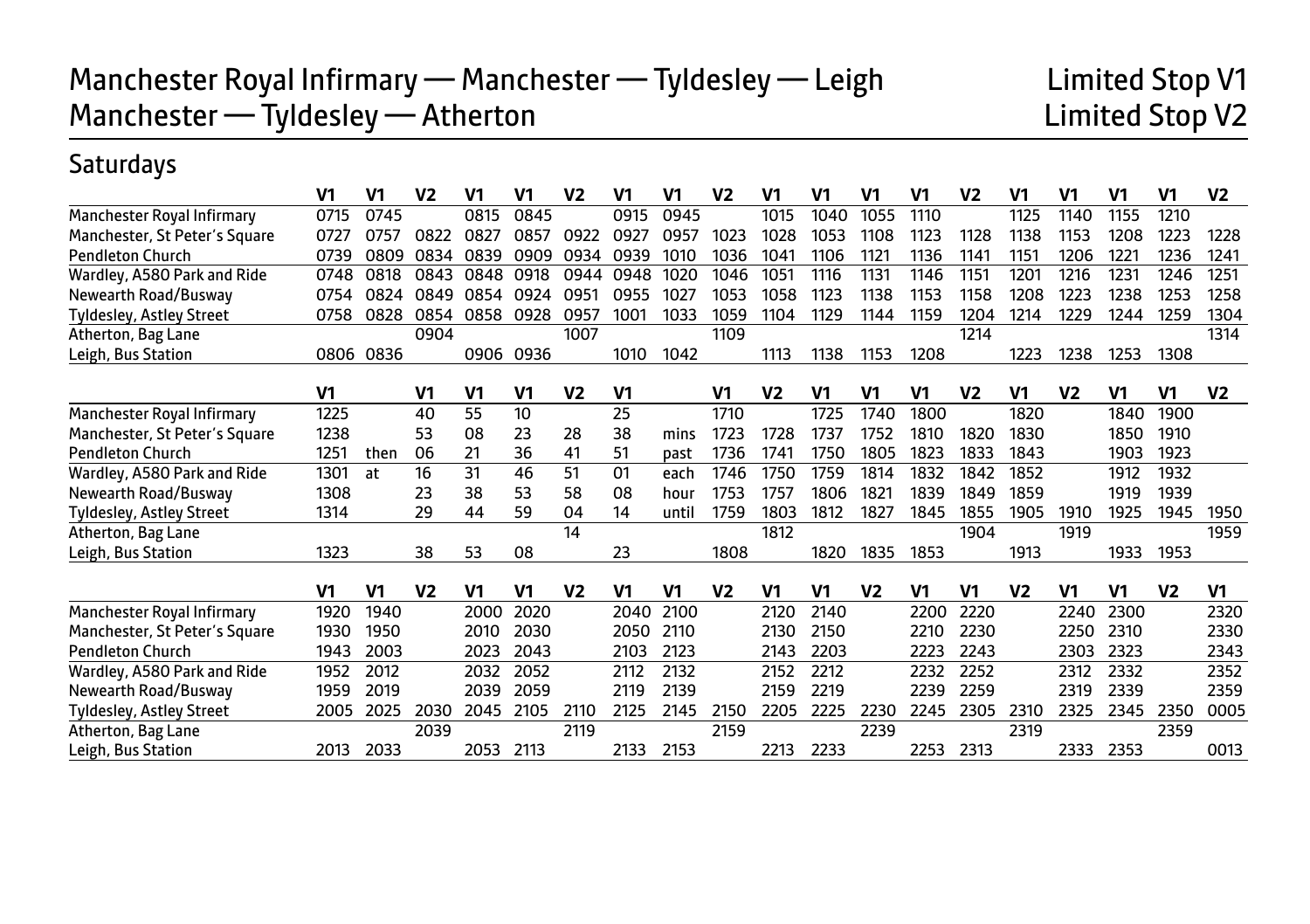# Saturdays (continued)

|                                 | V1   | V <sub>2</sub> | V1             |  |
|---------------------------------|------|----------------|----------------|--|
| Manchester Royal Infirmary      | 2340 |                | 0000           |  |
| Manchester, St Peter's Square   | 2352 |                | 0010           |  |
| <b>Pendleton Church</b>         | 0003 |                | 0023           |  |
| Wardley, A580 Park and Ride     | 0012 |                | 0032           |  |
| Newearth Road/Busway            | 0019 |                | 0039           |  |
| <b>Tyldesley, Astley Street</b> |      |                | 0025 0030 0045 |  |
| Atherton, Market Street         |      | 0039           |                |  |
| Leigh, Bus Station              | 0033 |                | 0053           |  |

#### Sundays and public holidays (except Christmas and New Year period)

|                                 | V1   | V <sub>2</sub> | V1             | V1   | V2   | V1   | V2   | V1   | V1             | V2   | V1   | V1             | V <sub>2</sub> | V1   | V1             | V2   | V1             | V1             | V2   |
|---------------------------------|------|----------------|----------------|------|------|------|------|------|----------------|------|------|----------------|----------------|------|----------------|------|----------------|----------------|------|
| Manchester Royal Infirmary      | 0730 |                | 0800           | 0830 |      | 0900 |      | 0925 | 0945           |      | 1005 | 1025           |                | 1045 | 1105           |      | 1125           | 1145           |      |
| Manchester, St Peter's Square   | 0740 |                | 0810           | 0840 |      | 0910 |      | 0937 | 0957           |      | 1018 | 1038           |                | 1058 | 1118           |      | 1138           | 1158           |      |
| <b>Pendleton Church</b>         | 0751 |                | 0821           | 0851 |      | 0921 |      | 0950 | 1010           |      | 1031 | 1051           |                | 1111 | 1131           |      | 1151           | 1211           |      |
| Wardley, A580 Park and Ride     | 0800 |                | 0830           | 0900 |      | 0930 |      | 1000 | 1020           |      | 1041 | 1101           |                | 1121 | 1141           |      | 1201           | 1221           |      |
| Newearth Road/Busway            | 0807 |                | 0837           | 0907 |      | 0937 |      | 1007 | 1027           |      | 1048 | 1108           |                | 1128 | 1148           |      | 1208           | 1228           |      |
| <b>Tyldesley, Astley Street</b> | 0813 | 0829           | 0843           | 0913 | 0920 | 0943 | 1000 | 1013 | 1033           | 1040 | 1054 | 1114           | 1120           | 1134 | 1154           | 1200 | 1214           | 1234           | 1240 |
| Atherton, Bag Lane              |      | 0839           |                |      | 0930 |      | 1010 |      |                | 1050 |      |                | 1130           |      |                | 1210 |                |                | 1250 |
| Leigh, Bus Station              | 0821 |                | 0851           | 0921 |      | 0951 |      | 1022 | 1042           |      | 1103 | 1123           |                | 1143 | 1203           |      | 1223           | 1243           |      |
|                                 |      | V1             |                |      |      |      |      | V1   | V <sub>2</sub> |      | V1   | V <sub>2</sub> |                | V1   | V <sub>2</sub> |      | V <sub>1</sub> |                |      |
|                                 | V1   |                | V <sub>2</sub> | V1   | V1   | V2   | V1   |      |                | V1   |      |                | V1             |      |                | V1   |                | V <sub>2</sub> | V1   |
| Manchester Royal Infirmary      | 1205 | 1225           |                | 1245 | 1305 |      | 1325 | 1345 |                | 1405 | 1425 |                | 1445           | 1505 |                | 1525 | 1545           |                | 1605 |
| Manchester, St Peter's Square   | 1218 | 1238           |                | 1258 | 1318 |      | 1338 | 1358 |                | 1418 | 1438 |                | 1458           | 1518 |                | 1538 | 1558           |                | 1618 |
| <b>Pendleton Church</b>         | 1231 | 1251           |                | 1311 | 1331 |      | 1351 | 1411 |                | 1431 | 1451 |                | 1511           | 1531 |                | 1551 | 1611           |                | 1631 |
| Wardley, A580 Park and Ride     | 1241 | 1301           |                | 1321 | 1341 |      | 1401 | 1421 |                | 1441 | 1501 |                | 1521           | 1541 |                | 1601 | 1621           |                | 1641 |
| Newearth Road/Busway            | 1248 | 1308           |                | 1328 | 1348 |      | 1408 | 1428 |                | 1448 | 1508 |                | 1528           | 1548 |                | 1608 | 1628           |                | 1648 |
| <b>Tyldesley, Astley Street</b> | 1254 | 1314           | 1320           | 1334 | 1354 | 1400 | 1414 | 1434 | 1440           | 1454 | 1514 | 1520           | 1534           | 1554 | 1600           | 1614 | 1634           | 1640           | 1654 |
| Atherton, Bag Lane              |      |                | 1330           |      |      | 1410 |      |      | 1450           |      |      | 1530           |                |      | 1610           |      |                | 1650           |      |
| Leigh, Bus Station              | 1303 | 1323           |                | 1343 | 1403 |      | 1423 | 1443 |                | 1503 | 1523 |                | 1543           | 1603 |                | 1623 | 1643           |                | 1703 |

For details of buses during the Christmas and New Year period, please phone 0161 244 1000

Buses V1 and V2 do not use every stop along the route. Please see the list of stopping places on the route plan for details

& - All bus V1 and V2 journeys are run using easy access buses. See inside front cover of this leaflet for details